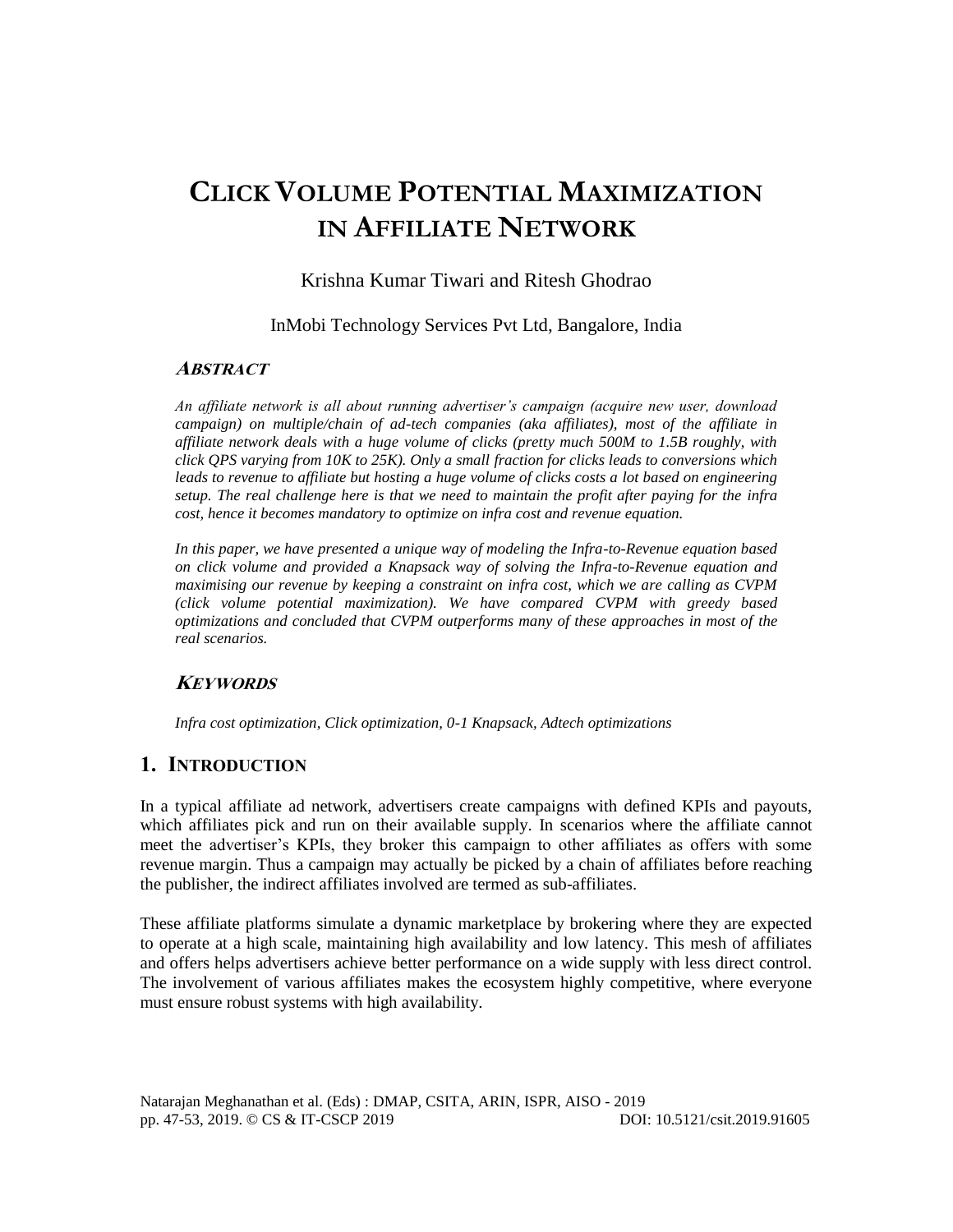#### 48 Computer Science & Information Technology (CS & IT)

The growing number of mobile apps has broadened the potential of mobile apps as advertising avenues, leading to higher offers and affiliates ecosystem. The increasing spends on mobile advertising have also attracted various fraudsters [1], which use different methods to increase the number of clicks. This makes it important to take wiser design decisions and the use of sustainable yet scalable infrastructure. The challenge to support these becomes more grave as the margins involved in affiliate networks are usually minimal. The infrastructure cost usually increases with the volume of clicks, which can range from 20k-40k per second, however, the corresponding revenue may not increase in the same order. Hence, in order to gain maximum profit with these constraints, it is often a better approach to make the best possible trade-off based on underlying infrastructural costs and limit the volume of clicks. This would not only provide better conversion rates to advertisers but also help identify and prevent fraudulent clicks. The prevention of frauds also helps derive genuine offer performance insights with better revenue per click. The ultimate intention is to identify the offers-affiliates which would limit the volume of clicks and help achieve maximum possible revenue.

# **2. PROBLEM OVERVIEW**

We have seen more than one billion  $(1.4B)$  clicks in our system in the last month which is around 35% higher compared to last month. Usually in AdTech world, when we have more genuine clicks, ideally it should lead to more conversions hence more revenue but in our case, we realized the revenue increase is pretty much the same (<1% change) compared to old revenue trends hence, handling these extra 35% clicks on this scale is not the right approach.

Let's break down the problem statement in two part

## **2.1. Infra vs Revenue equation**

Each click carries unique identification ids along with information about the time of the click, device details, location, etc. This information has to be securely processed, stored for further reporting and analysis. Thus, processing a high volume of clicks needs more infrastructure, the contribution of fraudulent or extraneous clicks becomes a cost overhead here as the minimal revenues generated by these clicks cannot cover the infrastructure costs.

## **2.2. Fraud Ratio in the System**

Recent advertising fraud research claim that about 15% of advertising spends is lost due to fraud [3]. This approximates to about 1 out of every 5 clicks being fraudulent. While having more clicks may also indicate good performance, it may be exposed to fraud. The AdTech industry overall faces a lot of fraud challenges, for example, bot clicks [2], incentivized traffic, etc. In our case it was majorly affecting our profit, reputation(Advertiser loses trust which affects the reputation) and bad CVRs.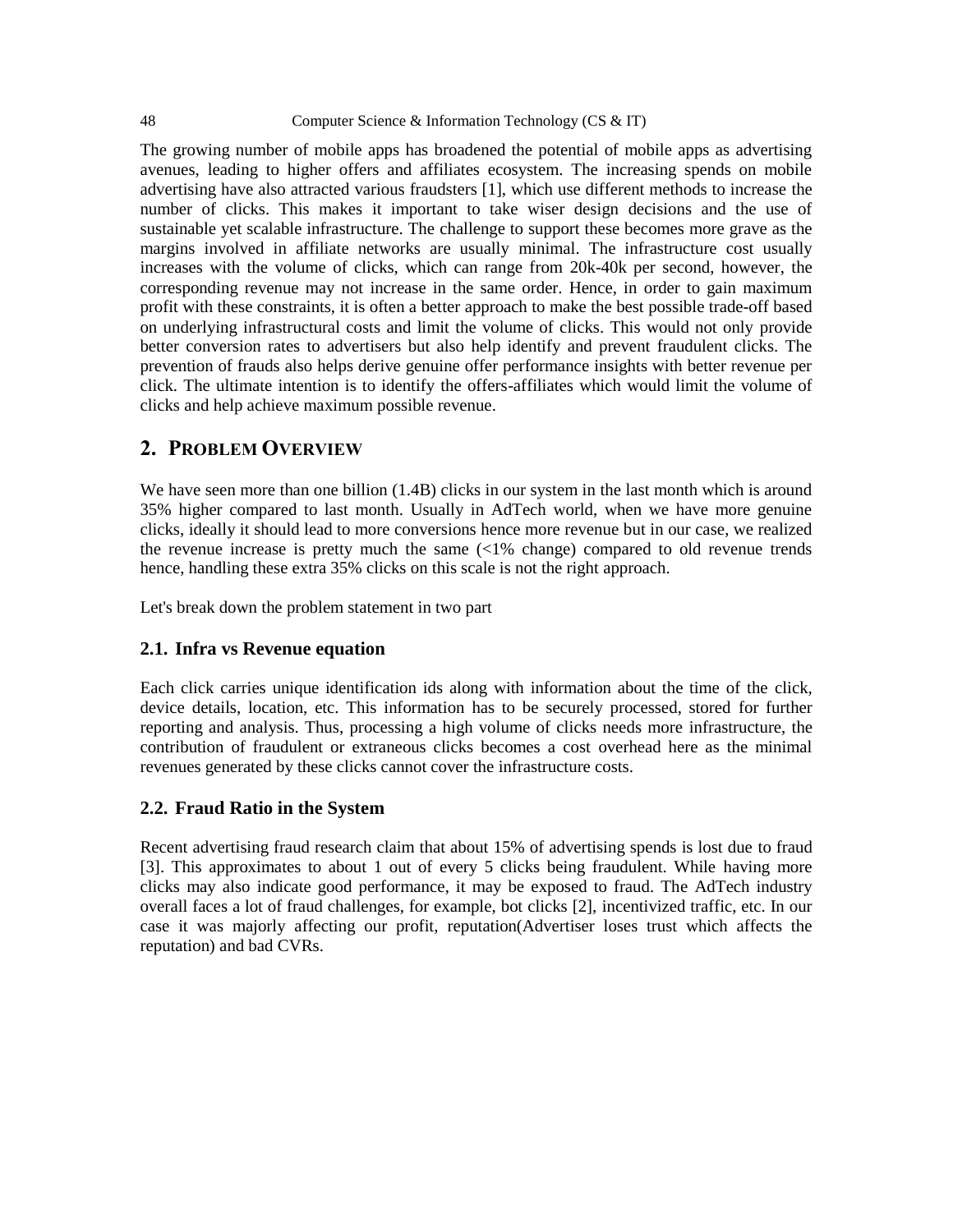# **3. RELATED WORK**

As we observed from the problem overview section that, the problem which we are trying to approach is coming down as choosing a trade-off point between infrastructure costs and revenues while maintaining minimum fraud in the system. In the AdTech world, this problem is often ignored by many organizations where the primary focus is on revenues as compared to fraud status. The complexity of identifying and blocking offer-affiliates that generate unproductive clicks remains a barrier for several affiliates from adopting cost optimization measures. While several pieces of research are done for minimizing the ad-fraud[4,5,6], there is not much talk of optimizing the infrastructure against revenues. Therefore, there is a dire need for simplified and holistic approaches for measuring the true potential of clicks whilst considering the infrastructural costs and revenue potential.

Based on our previous experiment and industry domain knowledge, we identified that organizations approach this problem by manually figuring out performance statistics. The most common indicators are based on Conversion Rates(CVR), Revenue per Click(RPC) for identifying and eliminating the bad click investors from the system..

We did an optimization in the past which takes revenue per million click information for each click investor.

Sort clicks investors(offer-affiliate combination) in revenue per million click order.

• Choose top RPC investors till 
$$
\sum_{i=1}^{k} w_i \leq W
$$

For example, if we take the click capacity bucket as W where it can range from 500M to 1Billion, here is the performance of revenue per million click priority approach..

$$
W = [500M, 600M, ... 1B]
$$

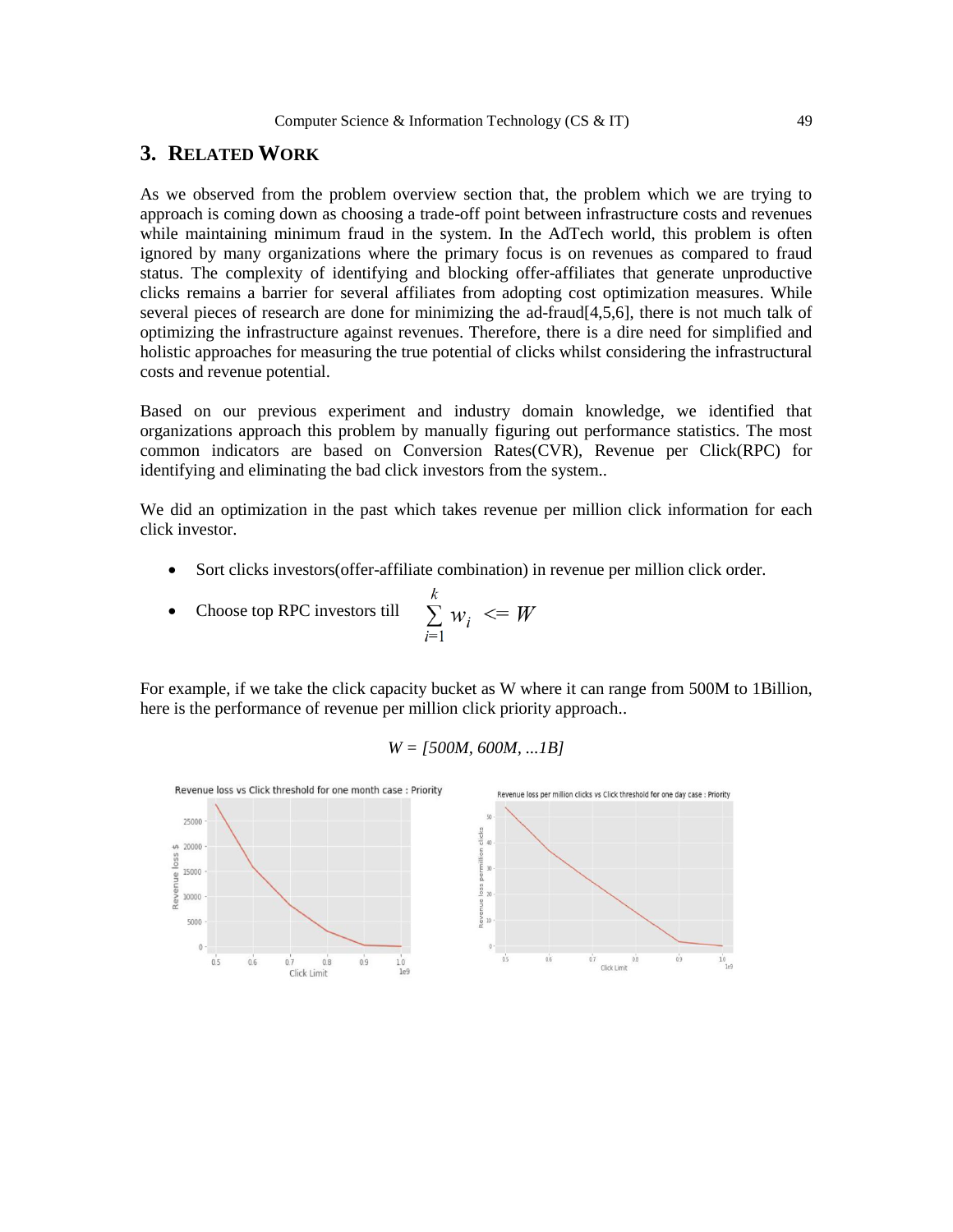#### 50 Computer Science & Information Technology (CS & IT)

*It is visible that keeping fewer clicks infra leads to lesser revenue as shown in the above images*. he gradient is quite significant and uniform, the revenue impact is much higher across 500Mn to 00Mn, but the revenue loss is notably much lesser compared to 1Bn. This study clearly indicates an almost-linear relationship between the number of clicks and revenue to a certain extent. Thus ess number of clicks definitely lead to lesser revenues, however, the small revenue loss difference between 900Mn and 1Bn clicks encourages the idea of optimizing the number of supported clicks, optimizing the infrastructure cost to maximize the profit margin.

# **4. CLICK VOLUME POTENTIAL MAXIMIZATION MODEL**

## **4.1. Mathematical Formulation**

In an affiliate ad-network, the affiliates try to maximize their ad-clicks, which can be modeled as click investment. An affiliate drives clicks across it's offers based on their supply constraints and revenue potentials, so as to maximize their profit. Let us consider the Offer & Affiliate combination as an item in the system and define:

> *item[i]= function(offer[j], affiliate[k]) value[i]= revenue(offer[j], affiliate[k]) weight[i]= click\_investment(offer[j], affiliate[k])*

> > **Maximize**

 $\sum_{i=1}^k \text{value}[i]$ 

Subject to (given System capacity of handling click volumes)

$$
\sum_{i=1}^{k} weight[i] \leq W
$$
  
k < = len(Items)

Given Revenue vs Infra cost function invest(clicks) =  $X$ .

Finding out the right W which can help to obtain Max(Profit). The Final Objective is to find out the Items which we can remove/block from the system to check click volume and maximize its revenue potential. The pseudocode to do this is mentioned below.

```
prob = LpProblem("Click revenue optimization", LpMaximize)
   click vars = LpVariable.dicts("click varibles",click varibles,0,1,LpBinary)
   prob += lpSum([varible_to_revenue_dict[i]*click_vars[i] for i in
click_varibles]), "objective function"
   prob += lpSum([variable_to_click_dict[i]*click_vars[i] for i in
click_varibles]) <= click_limit, "click requirement"
   prob.writeLP("ClickRevenue.lp") #copying problem data to .lp file
   # The problem is solved using PuLP's choice of Solver
   prob.solve()
```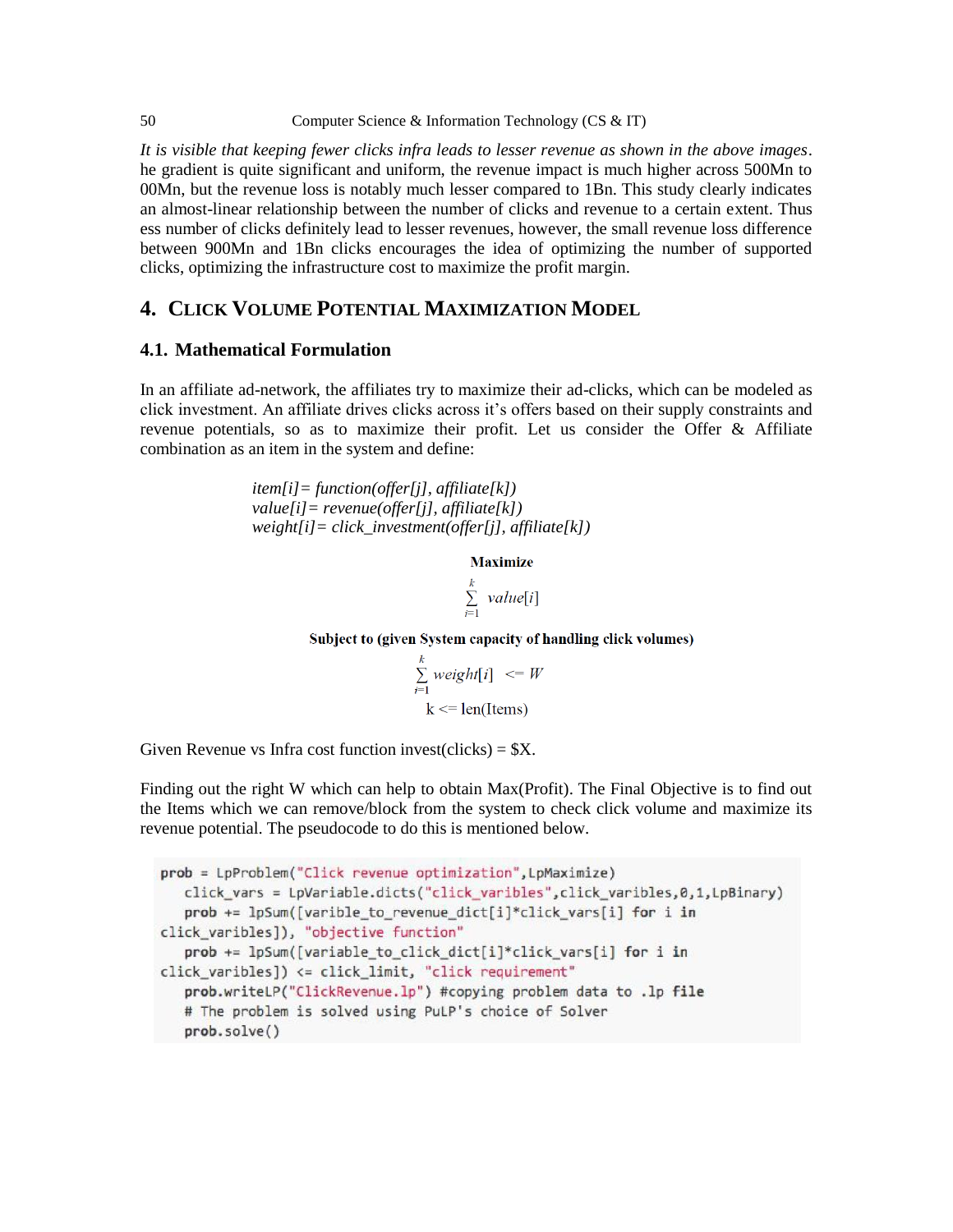## **4.2. Experiments**

We did multiple experiments of CVPM on past months of data and below is a snapshot of CVPM run on October data.





Revenue loss per million clicks vs Click threshold for one month



We can see that the number of clicks and revenue is non-linear relation after a certain point as shown in this picture, we have seen the same in greedy approach also, so the point here is we need to come up with a trade-off to choose the right click threshold to maximize the revenue.

# **4.3. Evaluations**

We compared the CVPM approach with priority based greedy approach and found out that CVPM is finding the trade-off rightly which is better by 3-5% in terms of revenue.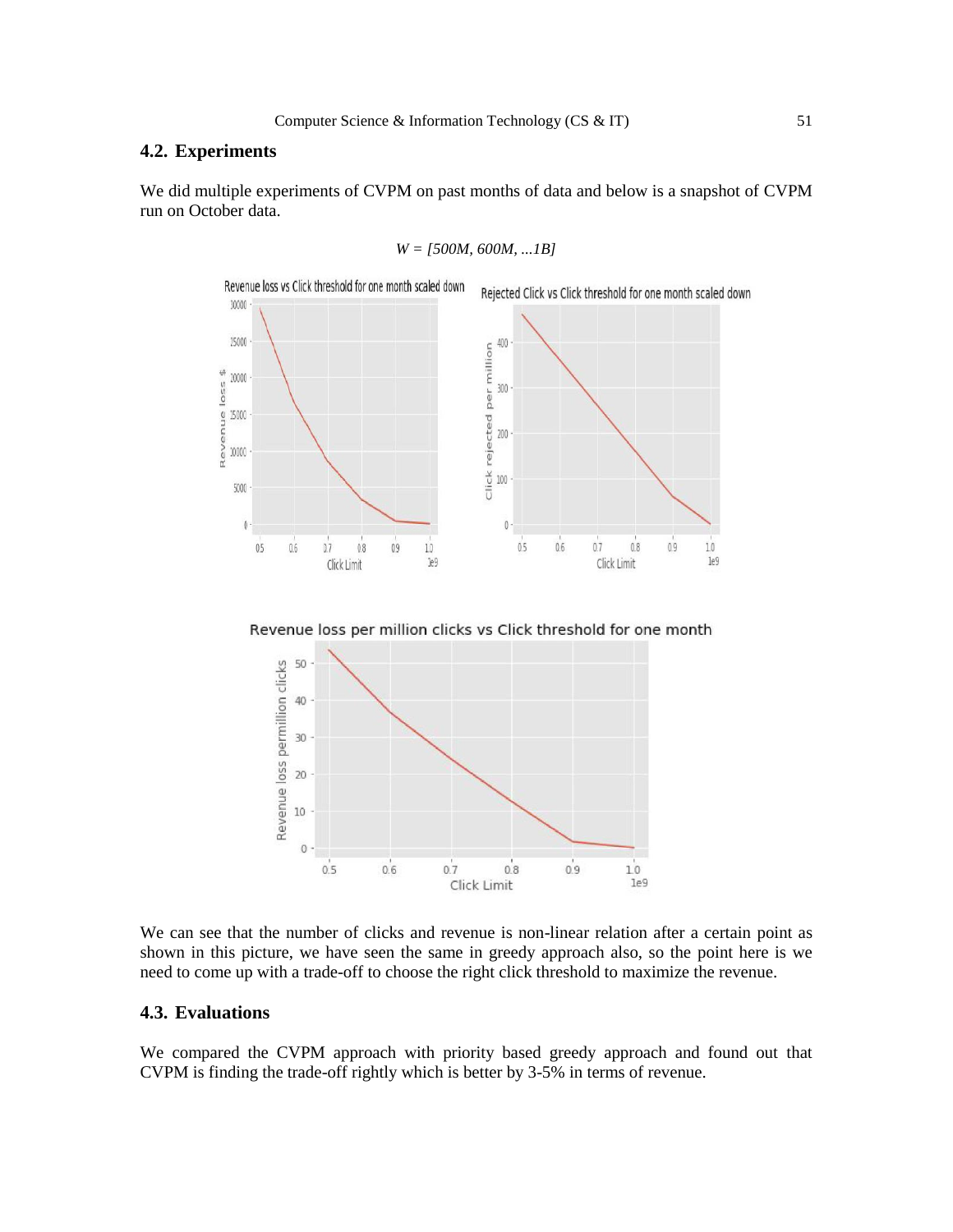

In our experiments we found that using CVPM approach helped us to make \$350 extra dollars per day compared to priority RPC approach.

# **5. CONCLUSIONS**

Based on results obtained after following these approaches, we found that the outcomes of the CVPM model are overall better than traditional approaches. This model also generated results better than the Priority model, approximately to a saving of around 3-5%. The Priority model is a much more direct model for identifying the approximate maximum volume of clicks that can be supported without significant loss in revenue, however, it is not dynamic, and involves affecting all affiliates equally, thereby not considering the false positive. On the other hand, the CVPM approach is easy to implement, dynamic in nature and generates better Infra/Revenue optimization. The CVPM approach provides a granular approach of identifying extraneous click on an offer-affiliate level, which can further be drilled down to a more granular level. For adnetworks operating at similar scales, CVPM provides a new dimension for maximizing profits by not focusing unidirectionally on revenues with more number of clicks. The infrastructure costs